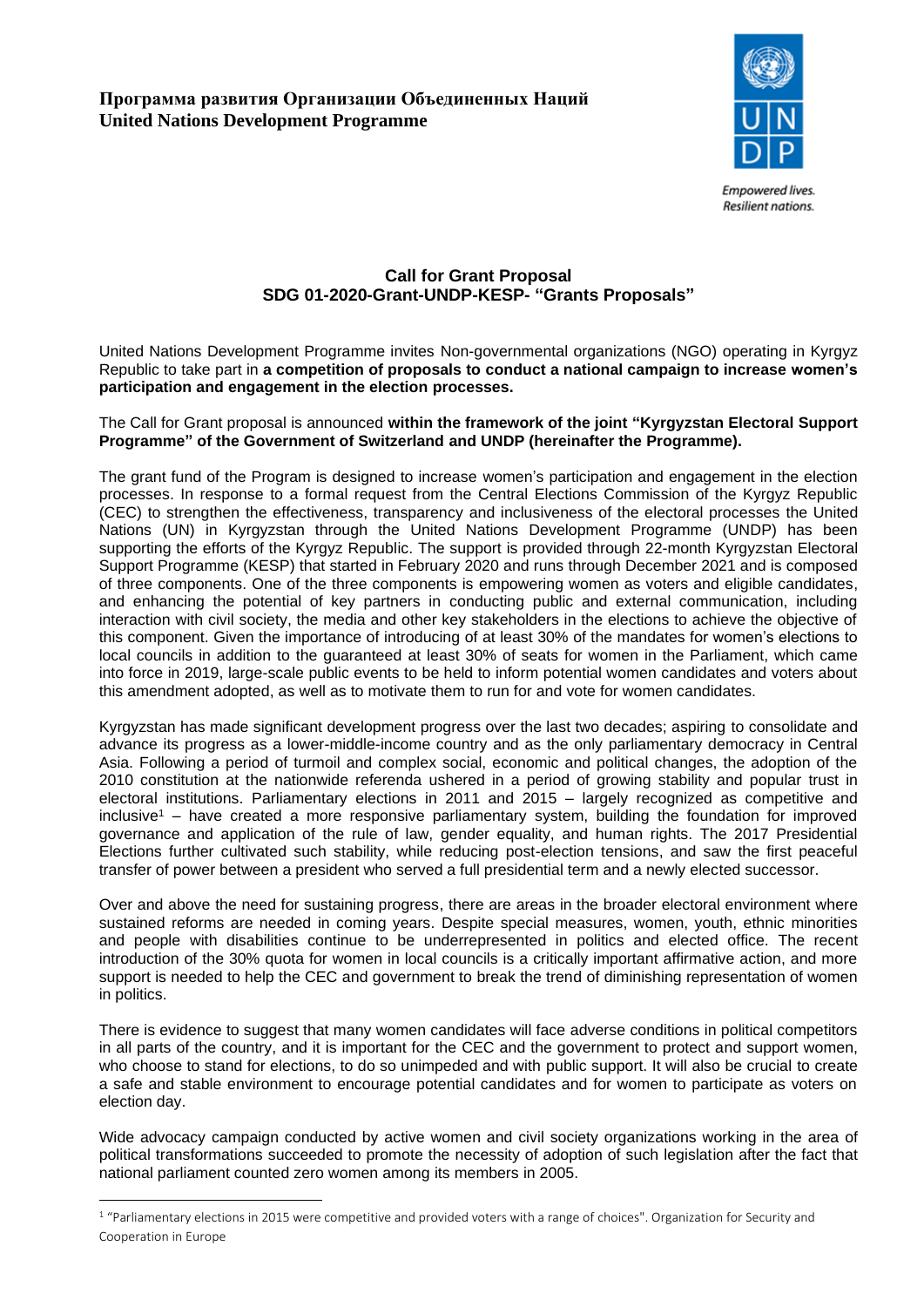However, the path towards legal regulations guaranteeing women the right to be elected was effective since 2007. The gender quota, regulated by the election legislation, reserving seats for village councils, started to work in 2019. For latest nearly four years, the women representation among deputies was never succeeded 11%, i.e among 8700 elected deputies at all levels, there are less than 1000 women.

In accordance with this, in the current phase of the Project, UNDP intends to award a grant in amount of **\$35,000 (thirty five thousand)** to a Non-governmental organization (NGO) on a competitive basis to implement these activities and, as a result, to inform female candidates and voters on 30% reserved seats in local and rural councils for women and to educate voters on importance of women's participation in the political process.

## **The selection process will be held in one stage:**

- 1. In order to ensure transparency of consideration and approval of project proposals, a Grant Evaluation Commission for the evaluation of grant projects (GEC) formed from representatives of UNDP, the CEC, and, if necessary, specialized specialists/experts in various fields.
- 2. The GEC is the authorized body responsible for the consideration, selection and decision-making on the project proposals received.
- 3. The selection and approval of the project proposal as the winner of the grant will be carried out in one stage during the meeting of the GEC.
- 4. The final decision on the award of the grant is made by the UNDP management based on the results of GEC.

#### **Applications can be submitted by applicants meeting the following criteria:**

- The Grant Applicant must have at least 3 years of proven work experience on gender issues and gender equality.
- Considering that almost 30% of the population with the right to vote is now outside of the country, having contacts and previous experience working with representatives of the Kyrgyz diaspora abroad is an advantage;
- Maximum coverage in numeric and qualitative means of target groups in all seven or in the most of oblasts of the country. Project applications with greater and better target group coverage will have an advantage.
- The presence of activities or approaches in the applicant's project application affecting the increased of women's participation and engagement in the electoral processes.
- The presence of activities or approaches in the applicant's project application that affect the eradication of negative discriminatory stereotypes against women candidates;
- The project application is prepared in strict accordance with the format, and the information presented is complete, accurate and clear.

## **The followings have to be submitted to the Grant committee by the deadline:**

- 1. A project application filled out in the format (Appendix 2);
- 2. A copy of a registration certificate of an applicant organization;
- 3. A copy of a charter of an applicant organization;
- 4. A document from a bank on KGS account indicating all the necessary data such as the name of the organization, account, BIC, currency, etc., signed and stamped by the bank;
- 5. Originals/copies of documents issued by the relevant competent authorities confirming that the organization has no current debts in the social fund and tax authorities of the Kyrgyz Republic (dated within 1 month before the tender closing date):
- 6. CVs of Director and other key personal to be engaged in implementation of the project;
- 7. 2 references from past partners or donors.

Full version of UNDP Request for Grant Proposals and other requirements and information on sub-project is available on UNDP Kyrgyzstan web-site

<https://www.kg.undp.org/content/kyrgyzstan/en/home/procurement.html>

**The applicants must submit their proposals send via e-mail to** grants\_elections@sdg16.undp.kg **with topic named "SDG 01-2020-Grant-UNDP-KESP" before 23:59 hrs on 31 July 2020.**